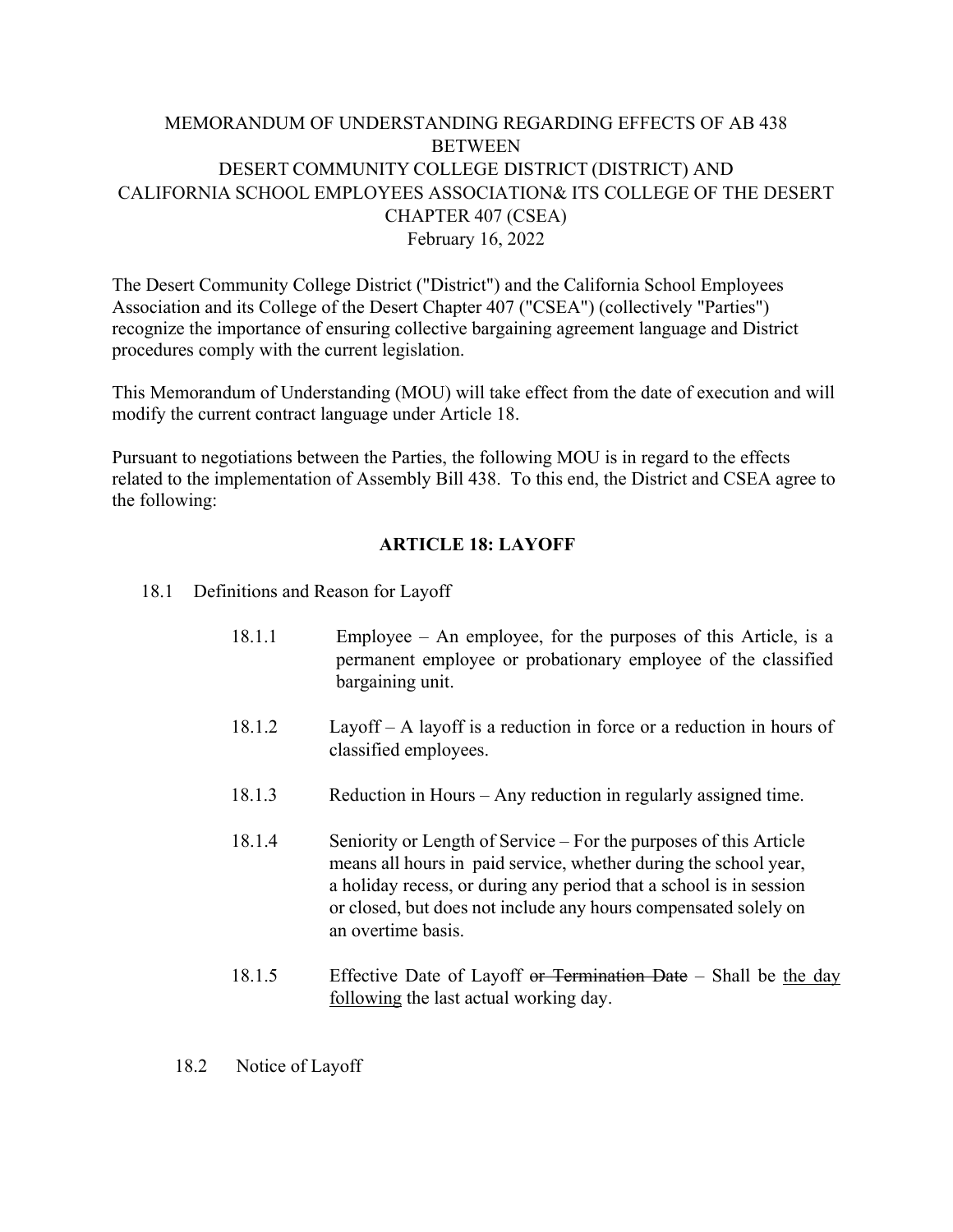- 18.2.1 When, as a result of reduction or elimination of the service being performed by any department where classified employees are subject to layoff for lack of work or funds, affected employees shall be notified by regular registered United States mail sent to the most recent address provided to the District by the employee. The notice shall be sent to the employee no later than  $sixty(60)$  calendar days prior to the effective date of layoff March 15 for the ensuing academic year.
- 18.2.2 When, as a result of the expiration of a specially funded program, where classified positions must be eliminated at the end of any school year, and where classified employees will be subject to layoff for lack or termination of funds, the employees to be laid off at the end of the school year shall receive notification of layoff no later than April 29 in accordance with California Education Code Section 88017.
- 18.2.3 However, if the termination date of any specially funded program is other than June 30, the layoff notice shall be sent to the employee no later than sixty (60) calendar days prior to the effective date of the layoff.
- 18.2.4 The layoff notice shall contain:
	- 1. A statement as to whether the layoff is for lack of work or lack of funds;
	- 2. The employee's displacement (bumping) rights (if any);
	- 3. The employee's reemployment rights;
	- 4. A statement of the employee's right to representation by the CSEA;
	- 5. 4. A copy of each layoff notice shall be sent to the current CSEA Chapter 407 President.
- 18.3 Displacement of Bargaining Unit Work
	- A. A classified employee may not be laid off if a short-term employee is retained to render a service that the classified employee is qualified to render.
	- B. Persons laid off because of a lack of work or lack of funds are eligible for reemployment for a period of 39 months and shall be reemployed in preference to new applicants. In addition, such persons laid off have the right to participate in promotional examinations within the district during the period of 39 months.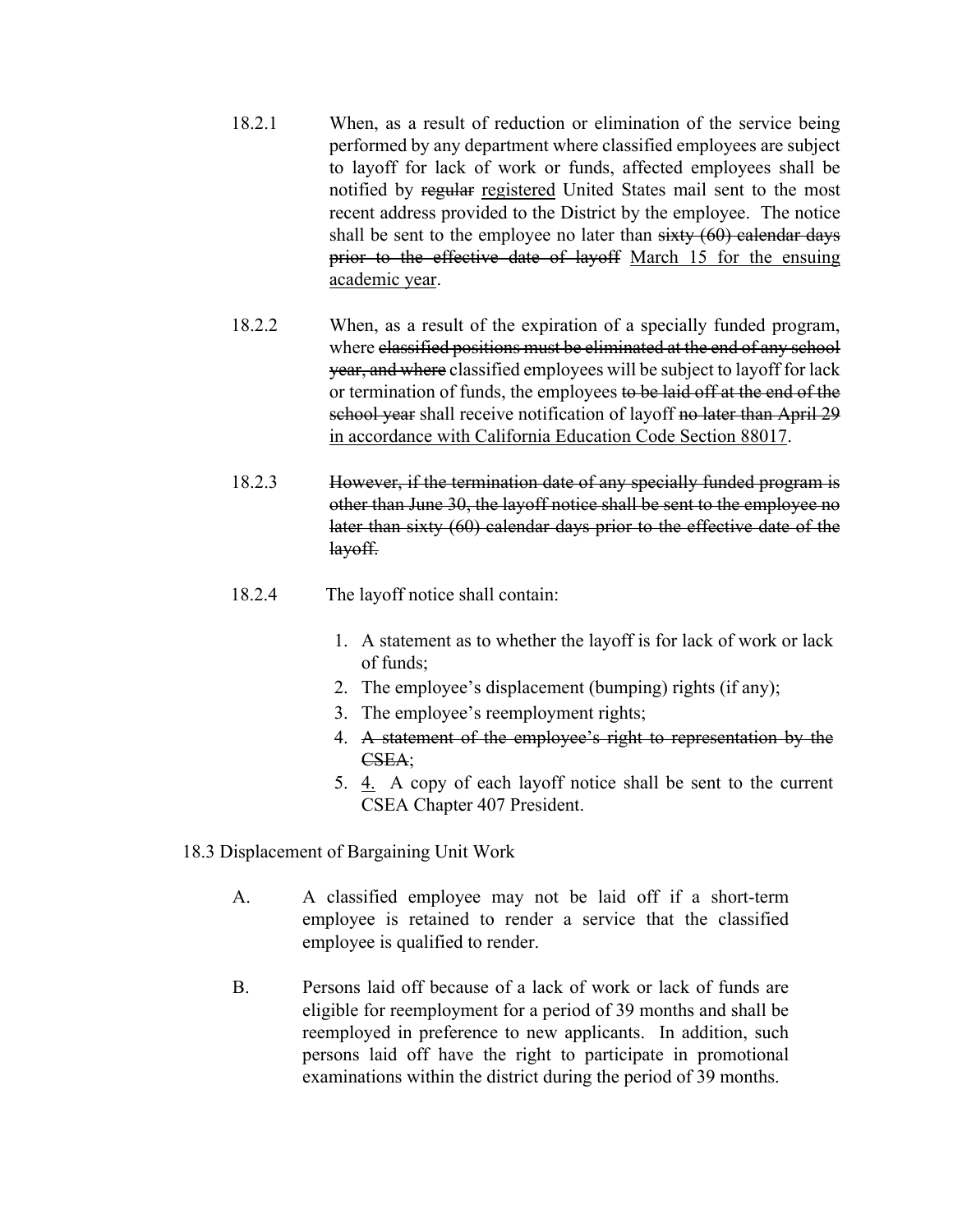- C. Employees who take voluntary demotions or voluntary reductions in assigned time in lieu of layoff or to remain in their present positions rather than be reclassified or reassigned, shall be granted the same rights as persons laid off and shall retain eligibility to be considered for reemployment for an additional period of up to 24 months; provided, that the same tests of fitness under which they qualified for appointment to the class shall still apply.
- D. Employees who take voluntary demotions or voluntary reductions in assigned time in lieu of layoff shall be (at the option of the employee), returned to a position in their former class or to positions with increased assigned time as vacancies become available, and without limitation of time, but if there is a valid reemployment list they shall be ranked on that list in accordance with their proper seniority.
- E. Those employees laid off shall be eligible for rehiring in the class from which they were reduced or eliminated for a thirty-nine (39) month period and shall be reemployed in the reverse order of layoff.
- F. If the person is reemployed in a new position and fails to complete the probationary period in the new position, he or she shall be returned to the reemployment list for the remainder of the 39 month or 63-month period. The remaining time period shall be calculated as the time remaining in the 39-month or 63-month period as of the date of reemployment.

#### 18.4 Bumping Rights

Any layoff shall be effective within a class. The order of layoff shall be based on seniority within that class (regardless of the source of funding i.e., District or externally funded) and higher or equal classes throughout the District. An employee with the least seniority within a class plus higher or equal classes shall be laid off first. Seniority shall be based upon the number of hours an employee has been in paid status as a permanent employee, plus higher or equal classes.

#### 18.5 Time Line to Exercise Bumping Rights

Once the notification of layoff is sent, an employee who has displacement rights must notify the Executive Director of Human Resources of his/her their intention to exercise bumping rights within seven (7) working days.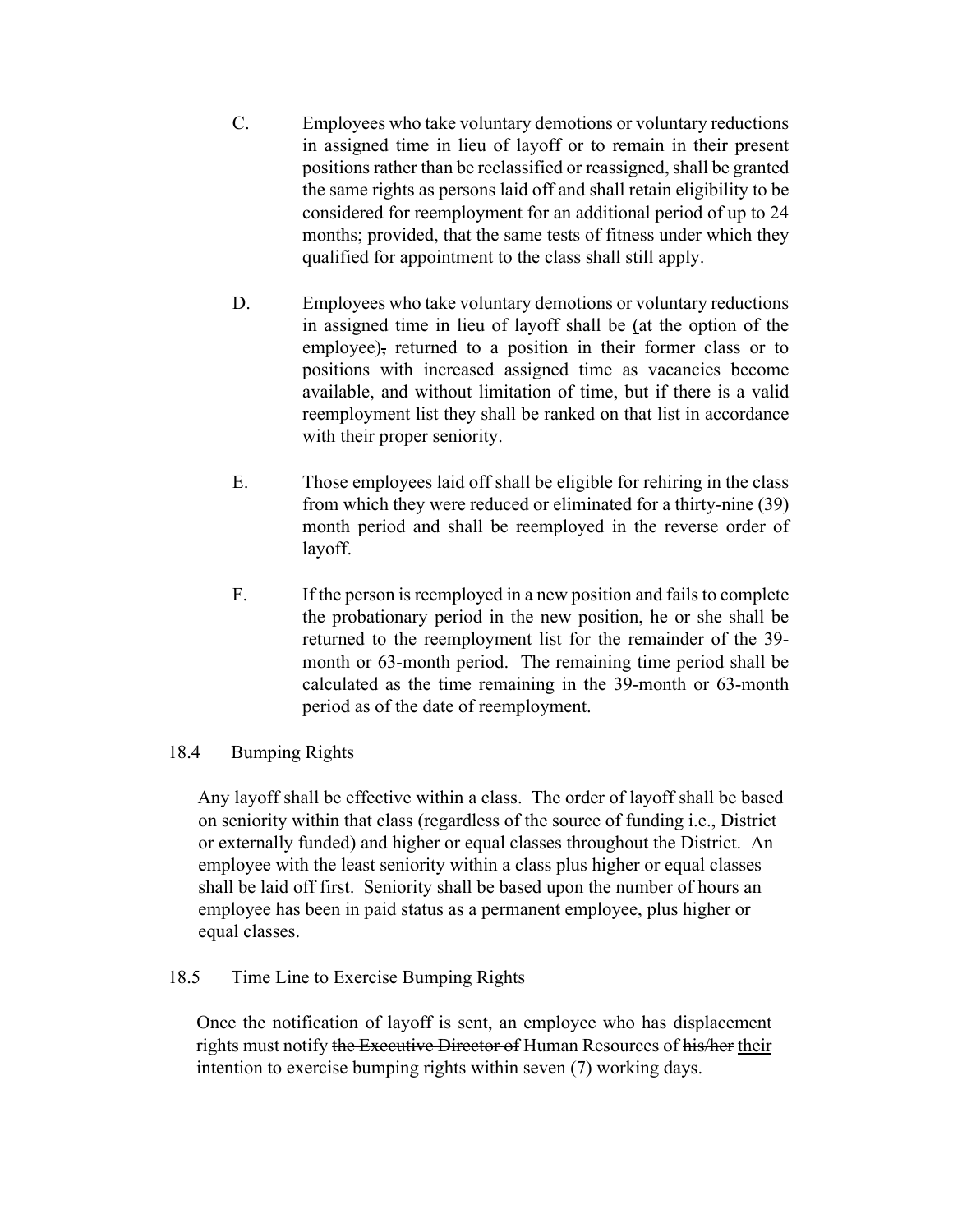18.6 Layoff in Lieu of Bumping

An employee who elects a layoff in lieu of bumping shall maintain his/her their reemployment rights as defined under this Article.

18.7 Seniority Roster

The District shall provide CSEA, and its College of the Desert Chapter 407 with an updated seniority roster by July 31 of each year, as well as 60 days before the effective date of any layoff(s).

18.8 Applicable Provisions All other provisions pertaining to layoff and reinstatement found in the California Education Code regarding non-merit community college district classified employees shall be applicable.

#### **This is a tentative agreement subject to the approval process of both parties, including CSEA's Policy 610.**

#### For CSEA **For the District**

 $-\pi$   $\rightarrow$   $+\pi$ 

 $\frac{1}{2}$ 

 $\mathbb{Z}$ 

Michael Harlow, Negotiator [\\_\\_\\_\\_\\_\\_\\_\\_\\_\\_\\_\\_\\_\\_\\_\\_\\_\\_\\_\\_\\_\\_\\_\\_\\_\\_\\_\\_\\_\\_\\_\\_](https://na1.documents.adobe.com/verifier?tx=CBJCHBCAABAAGMkEogFFeq2qp59NDHLR_RsfRHnbibu7)

Keith Prouty, Negotiator

 $UUUUV$ 

Ana Quintana, Negotiator **E**.Caskie (Feb 22, 2022 10:39 PST) E.Caskie Feb 22, 2022

Beth Caskie, LRR, CSEA Date

Zorri SWIRON

 $\blacksquare$   $\blacksquare$   $\blacksquare$   $\blacksquare$   $\blacksquare$   $\blacksquare$   $\blacksquare$   $\blacksquare$   $\blacksquare$   $\blacksquare$   $\blacksquare$   $\blacksquare$   $\blacksquare$   $\blacksquare$   $\blacksquare$   $\blacksquare$   $\blacksquare$   $\blacksquare$   $\blacksquare$   $\blacksquare$   $\blacksquare$   $\blacksquare$   $\blacksquare$   $\blacksquare$   $\blacksquare$   $\blacksquare$   $\blacksquare$   $\blacksquare$   $\blacksquare$   $\blacksquare$   $\blacksquare$   $\blacks$ Jim Lilly, Negotiator Diana Galindo Vice President, Human Resources Diana Galindo (Feb 17, 2022 08:20 PST)

Michael Gayle, Negotiator Terri Wilson, Interim Director, Human Resources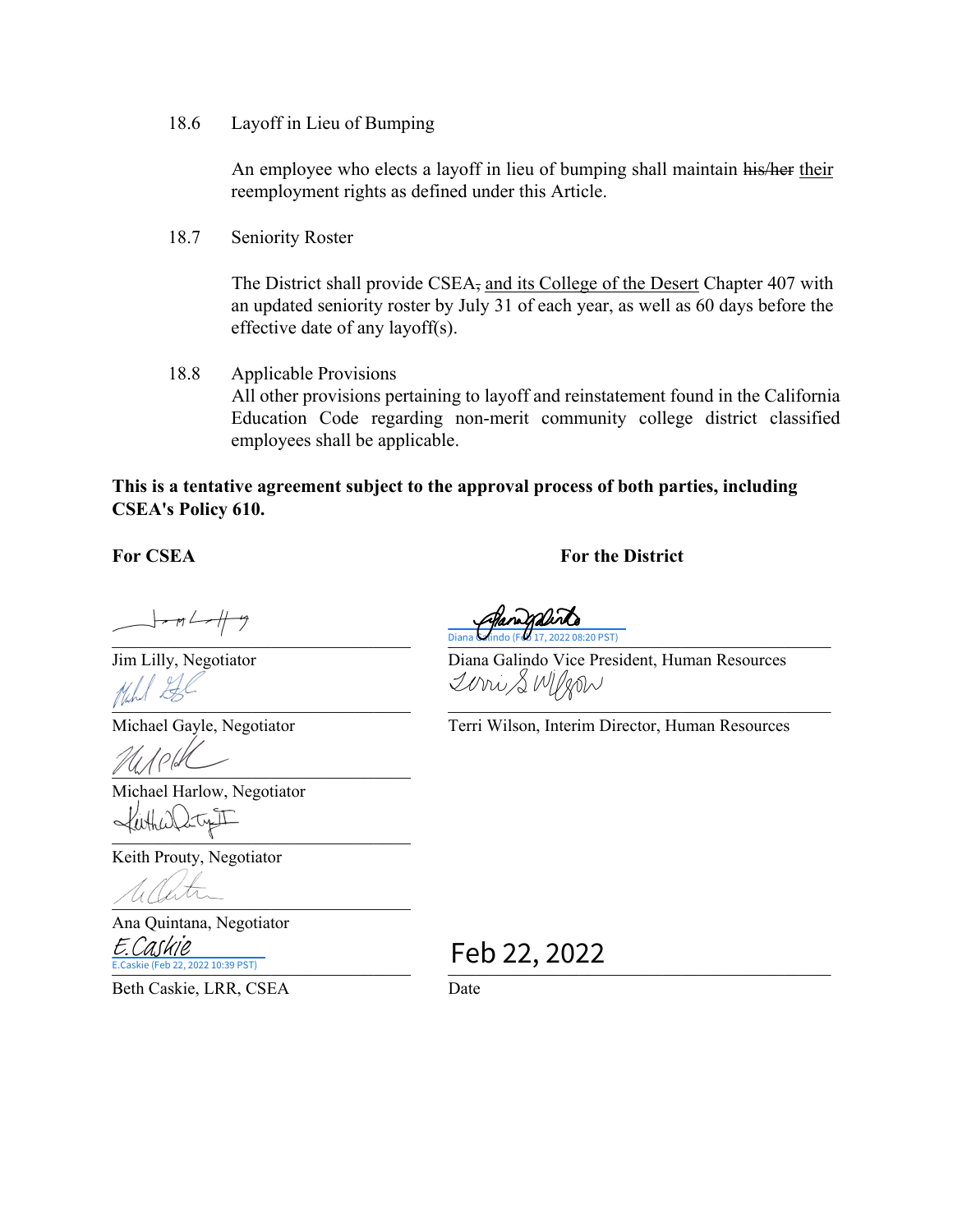# ARTICLE 18 Layoff AB438 Effects Markup MOU

Final Audit Report 2022-03-14

| Created:        | 2022-02-17                                    |
|-----------------|-----------------------------------------------|
| By:             | Michael Gayle (mgayle@collegeofthedesert.edu) |
| Status:         | Signed                                        |
| Transaction ID: | CBJCHBCAABAAGMkEogFFeq2qp59NDHLR_RsfRHnbibu7  |
|                 |                                               |

# "ARTICLE 18 Layoff AB438 Effects Markup MOU" History

- **D** Document created by Michael Gayle (mgayle@collegeofthedesert.edu) 2022-02-17 - 0:56:45 AM GMT- IP address: 207.233.122.189
- $\triangleright$  Document emailed to Jaime Lilly (jiilly@collegeofthedesert.edu) for signature 2022-02-17 - 1:04:32 AM GMT
- **E** Document emailed to Michael Gayle (mgayle@collegeofthedesert.edu) for signature 2022-02-17 - 1:04:32 AM GMT
- Document emailed to CSEA President (CSEAPresident@collegeofthedesert.edu) for signature 2022-02-17 - 1:04:32 AM GMT
- $\mathbb{R}$  Document emailed to E.Caskie (bcaskie@csea.com) for signature 2022-02-17 - 1:04:32 AM GMT
- Document emailed to Ana Quintana (anaquintana@collegeofthedesert.edu) for signature 2022-02-17 - 1:04:32 AM GMT
- Document emailed to Michael Harlow (MHARLOW@COLLEGEOFTHEDESERT.EDU) for signature 2022-02-17 - 1:04:32 AM GMT
- Document emailed to Diana Galindo (digalindo@collegeofthedesert.edu) for signature 2022-02-17 - 1:04:32 AM GMT
- Document emailed to Terri Wilson (tewilson@collegeofthedesert.edu) for signature 2022-02-17 - 1:04:32 AM GMT
- $\mathscr{O}_0$  Document e-signed by Michael Gayle (mgayle@collegeofthedesert.edu) Signature Date: 2022-02-17 - 1:04:40 AM GMT - Time Source: server- IP address: 207.233.122.189
- **Email viewed by Terri Wilson (tewilson@collegeofthedesert.edu)** 2022-02-17 - 1:04:44 AM GMT- IP address: 207.233.122.189

## **Adobe Sign**